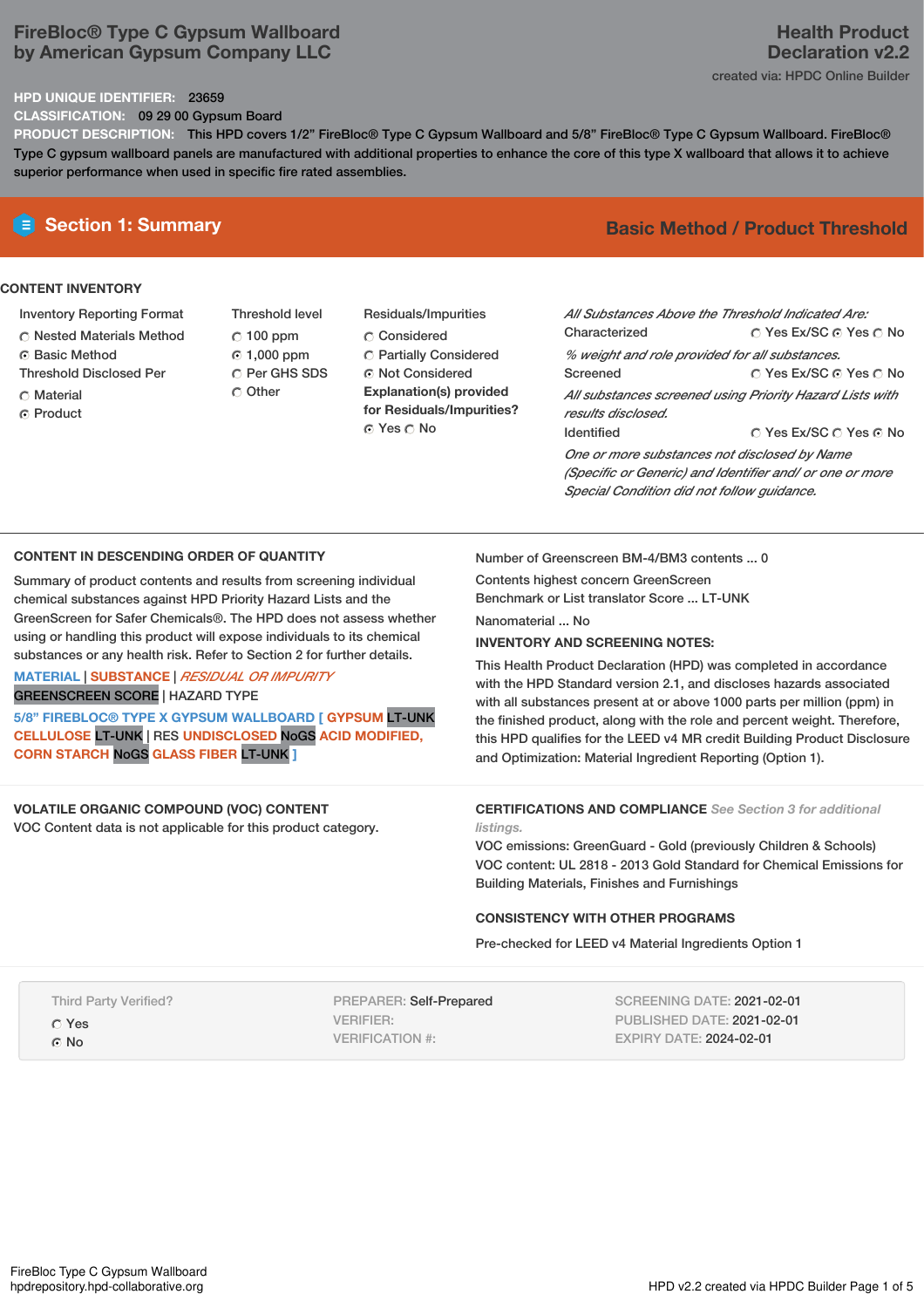This section lists contents in a product based on specific threshold(s) and reports detailed health information including hazards. This HPD uses the *inventory method indicated above, which is one of three possible methods:*

- *Basic Inventory method with Product-level threshold.*
- *Nested Material Inventory method with Product-level threshold*
- *Nested Material Inventory method with individual Material-level thresholds*

Definitions and requirements for the three inventory methods and requirements for each data field can be found in the HPD Open Standard version *2.2, available on the HPDC website at: [www.hpd-collaborative.org/hpd-2-2-standard](https://www.hpd-collaborative.org/hpd-2-2-standard)*

| <b>5/8" FIREBLOC® TYPE X GYPSUM WALLBOARD</b>                                                        |                                                                                                                                     |                                                       |  |                                                |
|------------------------------------------------------------------------------------------------------|-------------------------------------------------------------------------------------------------------------------------------------|-------------------------------------------------------|--|------------------------------------------------|
| PRODUCT THRESHOLD: 1000 ppm                                                                          | RESIDUALS AND IMPURITIES CONSIDERED: No                                                                                             |                                                       |  |                                                |
| RESIDUALS AND IMPURITIES NOTES: All items with values exceeding thresholds were examined for content |                                                                                                                                     |                                                       |  |                                                |
| intended to receive a decorative final finish.                                                       | OTHER PRODUCT NOTES: American Gypsum FireBloc Type C gypsum panels are used as an interior substrate for walls and ceilings and are |                                                       |  |                                                |
| <b>GYPSUM</b>                                                                                        |                                                                                                                                     |                                                       |  | ID: 13397-24-5                                 |
|                                                                                                      | HAZARD SCREENING METHOD: Pharos Chemical and Materials Library HAZARD SCREENING DATE: 2021-02-01                                    |                                                       |  |                                                |
| $\%$ : 90.0000 - 96.0000                                                                             | <b>GS: LT-UNK</b>                                                                                                                   | RC: None NANO: No SUBSTANCE ROLE: Structure component |  |                                                |
| <b>HAZARD TYPE</b>                                                                                   | <b>AGENCY AND LIST TITLES</b>                                                                                                       | <b>WARNINGS</b>                                       |  |                                                |
| None found                                                                                           |                                                                                                                                     |                                                       |  | No warnings found on HPD Priority Hazard Lists |
|                                                                                                      | SUBSTANCE NOTES: Gypsum is a naturally occurring ore or a specially manufactured product of coal combustion                         |                                                       |  |                                                |
|                                                                                                      |                                                                                                                                     |                                                       |  |                                                |
| <b>CELLULOSE</b>                                                                                     |                                                                                                                                     |                                                       |  | ID: 9004-34-6                                  |
|                                                                                                      | HAZARD SCREENING METHOD: Pharos Chemical and Materials Library HAZARD SCREENING DATE: 2021-02-01                                    |                                                       |  |                                                |
| %: $3,9000 - 4,2000$                                                                                 | <b>GS: LT-UNK</b>                                                                                                                   | RC: Both NANO: No SUBSTANCE ROLE: Structure component |  |                                                |
| <b>HAZARD TYPE</b>                                                                                   | <b>AGENCY AND LIST TITLES</b>                                                                                                       | <b>WARNINGS</b>                                       |  |                                                |
| <b>RES</b>                                                                                           | <b>AOEC - Asthmagens</b>                                                                                                            | Asthmagen (Rs) - sensitizer-induced                   |  |                                                |
| SUBSTANCE NOTES: All residuals and impurities evaluated to product threshold levels                  |                                                                                                                                     |                                                       |  |                                                |
|                                                                                                      |                                                                                                                                     |                                                       |  |                                                |
| <b>UNDISCLOSED</b>                                                                                   |                                                                                                                                     |                                                       |  | <b>ID: Undisclosed</b>                         |
|                                                                                                      | HAZARD SCREENING METHOD: Pharos Chemical and Materials Library                                                                      | HAZARD SCREENING DATE: 2021-02-01                     |  |                                                |
| $\%$ : 3.7000 - 4.9500                                                                               | <b>GS: NoGS</b>                                                                                                                     | RC: None<br>NANO: No                                  |  | SUBSTANCE ROLE: Flame retardant                |
| <b>HAZARD TYPE</b>                                                                                   | <b>AGENCY AND LIST TITLES</b>                                                                                                       | <b>WARNINGS</b>                                       |  |                                                |
| None found                                                                                           |                                                                                                                                     |                                                       |  | No warnings found on HPD Priority Hazard Lists |
|                                                                                                      | SUBSTANCE NOTES: Naturally occurring material used as a core additive                                                               |                                                       |  |                                                |
|                                                                                                      |                                                                                                                                     |                                                       |  |                                                |
| <b>ACID MODIFIED, CORN STARCH</b>                                                                    |                                                                                                                                     |                                                       |  | ID: 65996-63-6                                 |
|                                                                                                      | HAZARD SCREENING METHOD: Pharos Chemical and Materials Library HAZARD SCREENING DATE: 2021-02-01                                    |                                                       |  |                                                |
|                                                                                                      |                                                                                                                                     |                                                       |  |                                                |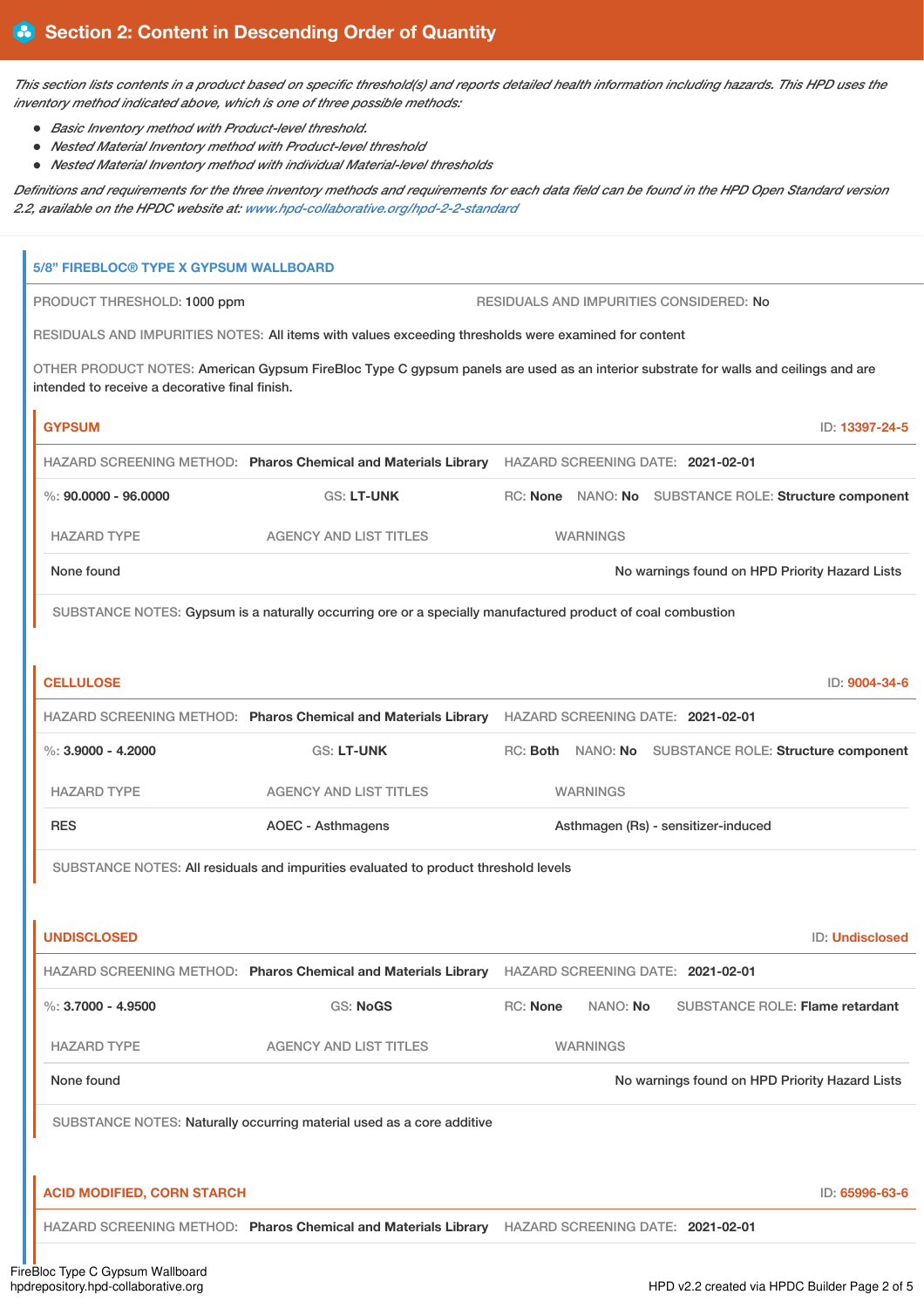| %: $0.6250 - 1.2000$                                                               | <b>GS: NoGS</b>                                                | <b>RC:</b> None | NANO: No        | <b>SUBSTANCE ROLE: Binder</b>                  |  |
|------------------------------------------------------------------------------------|----------------------------------------------------------------|-----------------|-----------------|------------------------------------------------|--|
| <b>HAZARD TYPE</b>                                                                 | <b>AGENCY AND LIST TITLES</b>                                  |                 | <b>WARNINGS</b> |                                                |  |
| None found                                                                         |                                                                |                 |                 | No warnings found on HPD Priority Hazard Lists |  |
| SUBSTANCE NOTES: Starch is produced from corn, milo, wheat or other natural grains |                                                                |                 |                 |                                                |  |
|                                                                                    |                                                                |                 |                 |                                                |  |
| <b>GLASS FIBER</b>                                                                 |                                                                |                 |                 | ID: 65997-17-3                                 |  |
|                                                                                    | HAZARD SCREENING METHOD: Pharos Chemical and Materials Library |                 |                 | HAZARD SCREENING DATE: 2021-02-01              |  |
| %: $0.4510 - 0.6500$                                                               | <b>GS: LT-UNK</b>                                              | <b>RC:</b> None | NANO: No        | <b>SUBSTANCE ROLE: Flame retardant</b>         |  |
| <b>HAZARD TYPE</b>                                                                 | <b>AGENCY AND LIST TITLES</b>                                  |                 | <b>WARNINGS</b> |                                                |  |
|                                                                                    |                                                                |                 |                 |                                                |  |

SUBSTANCE NOTES: All residuals and impurities evaluated to product threshold levels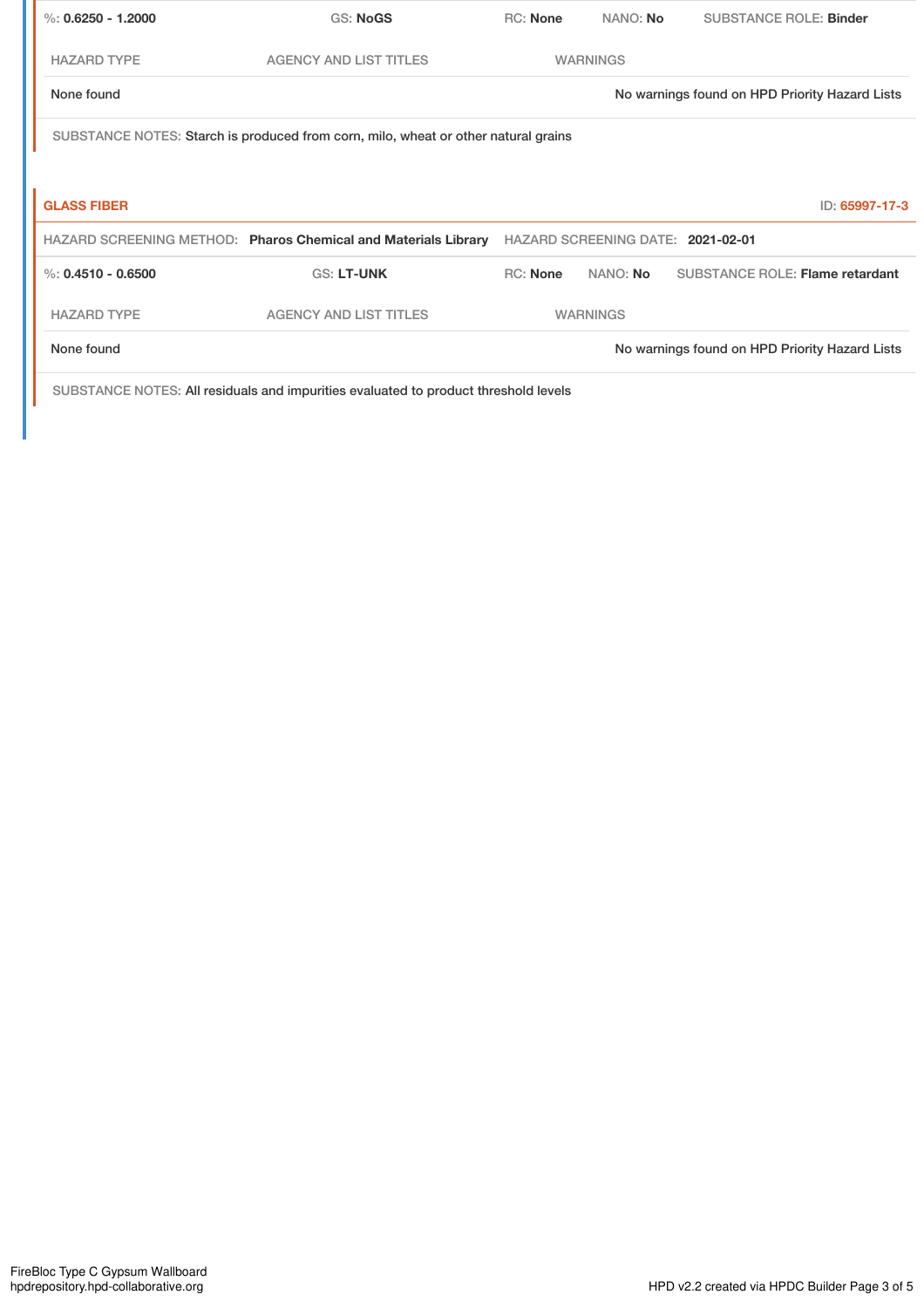This section lists applicable certification and standards compliance information for VOC emissions and VOC content. Other types of health or *environmental performance testing or certifications completed for the product may be provided.*

| <b>VOC EMISSIONS</b>                                                                                                                                                                                                                                | GreenGuard - Gold (previously Children & Schools)                                                              |                                        |                                                                  |  |
|-----------------------------------------------------------------------------------------------------------------------------------------------------------------------------------------------------------------------------------------------------|----------------------------------------------------------------------------------------------------------------|----------------------------------------|------------------------------------------------------------------|--|
| <b>CERTIFYING PARTY: Third Party</b><br><b>APPLICABLE FACILITIES: All manufacturing facilities</b><br>CERTIFICATE URL: http://greenguard.org/en/index.aspx                                                                                          | <b>ISSUE DATE: 2009-04-</b><br>25                                                                              | <b>EXPIRY DATE: 2019-</b><br>04-24     | <b>CERTIFIER OR LAB: UL</b><br>Environment                       |  |
| <b>CERTIFICATION AND COMPLIANCE NOTES:</b>                                                                                                                                                                                                          |                                                                                                                |                                        |                                                                  |  |
| <b>VOC CONTENT</b>                                                                                                                                                                                                                                  | UL 2818 - 2013 Gold Standard for Chemical Emissions for Building Materials,<br><b>Finishes and Furnishings</b> |                                        |                                                                  |  |
| <b>CERTIFYING PARTY: Third Party</b><br>APPLICABLE FACILITIES: All manufacturing facilities are<br>certified<br><b>CERTIFICATE URL:</b><br>https://industries.ul.com/environment/certificationvalidation-<br>marks/greenguard-certification-program | <b>ISSUE DATE: 2009-</b><br>$04 - 25$                                                                          | <b>EXPIRY DATE: 2019-</b><br>$04 - 24$ | <b>CERTIFIER OR LAB: Underwriters</b><br>Laboratories Greenguard |  |
| CERTIFICATION AND COMPLIANCE NOTES: UL 2818 - 2013 Gold Standard for Chemical Emissions for Building Materials, Finishes and Furnishings                                                                                                            |                                                                                                                |                                        |                                                                  |  |

# **Section 4: Accessories**

Certificate Number 6561-420

This section lists related products or materials that the manufacturer requires or recommends for installation (such as adhesives or fasteners), maintenance, cleaning, or operations. For information relating to the contents of these related products, refer to their applicable Health Product *Declarations, if available.*

No accessories are required for this product.

# **Section 5: General Notes**

Residuals and Impurities are considered in any ingredients exceeding the product threshold values as stated in material notes. The residuals or impurities occurring within materials exceeding the product threshold levels did not meet the threshold value for reporting.